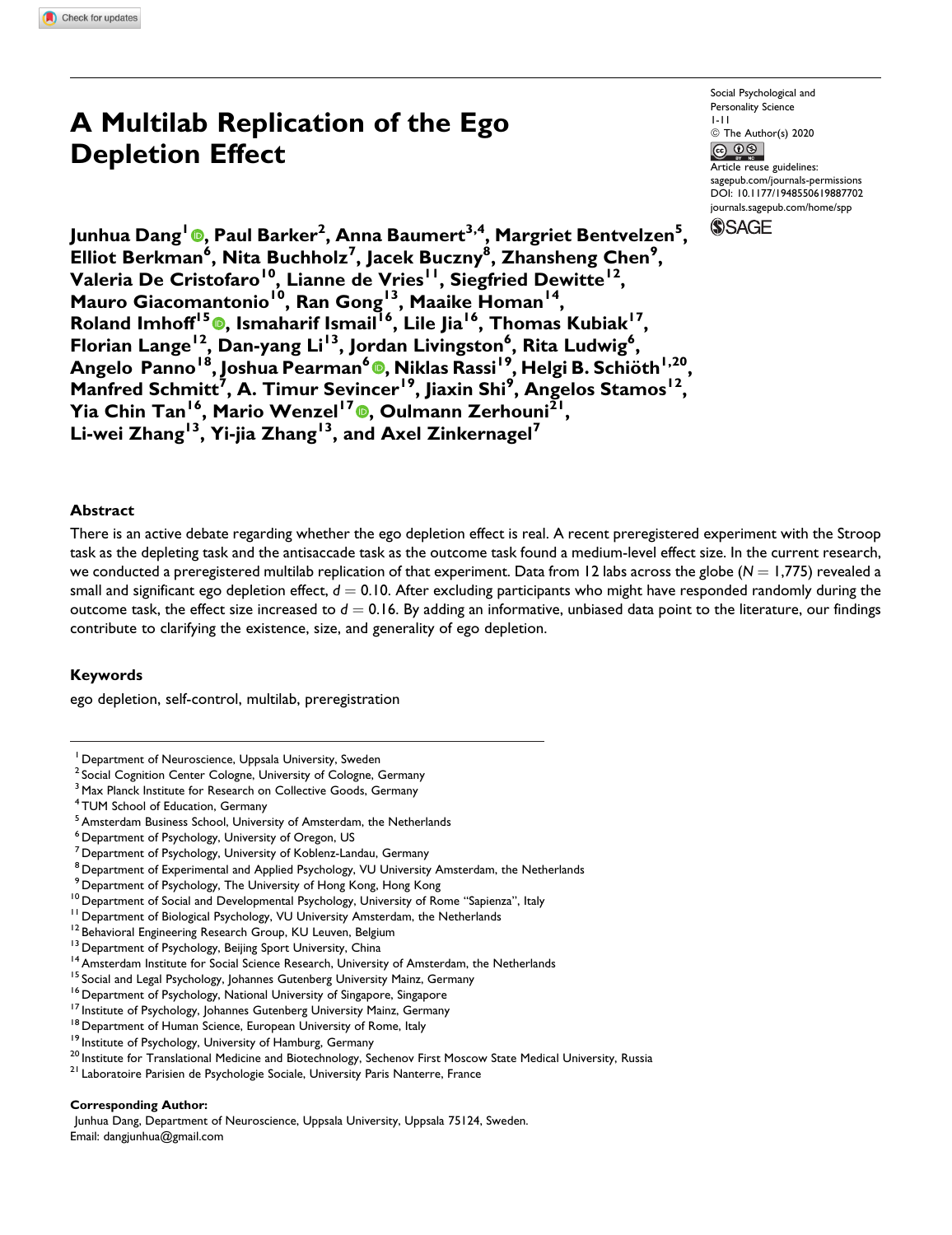The ego depletion effect refers to the phenomenon that initial exertion of self-control impairs subsequent self-regulatory performance. It has often been tested in between-subject designs using a sequential task paradigm. Participants in such studies complete a task that is thought to require self-control after (a) completing a different self-control task (depletion condition) or (b) completing a control task that does not require self-control (control condition). Participants in the depletion condition generally perform worse than those in the control condition, which is referred to as the ego depletion effect.

According to the strength model of self-control, all acts of self-control draw from a limited mental resource (Baumeister, Vohs, & Tice, 2007). Initial acts of self-control impair subsequent self-control performance because they have consumed the limited resource, leaving insufficient resource for subsequent use. Alternatively, the process model suggests that what underlies ego depletion is not the consumption of some limited resource but the motivated disengagement of work to engage in leisure. That is to say, because effortful control is intrinsically aversive, people generally tend to avoid it. After exerting effortful control, the aversive feeling would accumulate, which leads people not only to more strongly avoid further control but also more strongly value and pursue rewards that can bring gratification (Inzlicht & Schmeichel, 2012).

Regardless of its explanations, observations of the ego depletion effect have had pervasive influence in social psychology and many related research areas (Friese, Loschelder, Gieseler, Frankenbach, & Inzlicht, 2018). The effect has been examined in over 600 independent studies (Carter, Kofler, Forster, & McCullough, 2015) conducted by more than 2,000 researchers (Wolff, Baumann, & Englert, 2018), with various task combinations (for a list of the most frequently used tasks, see Carter et al., 2015; Dang, 2018). The paper that reported the ego depletion effect for the first time (Baumeister, Bratslavsky, Muraven, & Tice, 1998) has been cited over 5,000 times in Google Scholar.

In recent years, however, the ego depletion effect has been challenged on multiple grounds (see Friese et al., 2018, for a review). Meta-analyses indicate that the effect has been severely overestimated due to small-study biases and that the existing evidence may not be sufficient to support the existence of an ego depletion effect (Carter et al., 2015). Perhaps most notably, a multilab replication effort including 23 laboratories  $(N = 2,141)$  did not find an ego depletion effect that was significantly different from zero,  $d = 0.04$ , 95% confidence interval (CI) [-0.07, 0.15] (Hagger et al., 2016).

Large-scale replication efforts like the one Hagger and colleagues (2016) have done cannot easily reflect the methodological heterogeneity of ego depletion research (Carter & McCullough, 2018). Rather than being able to operationalize ego depletion in every possible way, they need to select a specific combination of self-control tasks for their study. Based on both conceptual and practical reasons, Hagger and colleagues (2016) chose a letter-crossing task (that differed in selfcontrol demands between the depletion and control condition) followed by a multisource interference task for their replication project. The appropriateness of this choice has been debated (Baumeister & Vohs, 2016; Dang, 2016; Hagger & Chatzisarantis, 2016) and it remains possible that the ego depletion effect can be observed using task combinations other than the one chosen by Hagger and colleagues. Evidence supporting the existence of an operationalization-specific ego depletion might be difficult to reconcile with the domain-general assumptions of the strength model of self-control. It might, however, help to account for the heterogeneity of previous results and open new avenues for research on self-control processes.

For this reason, we set out to complement the project by Hagger and colleagues with a second multilab preregistered replication study on the ego depletion effect. For this project, we selected a procedure that has been reported to produce a substantial ego depletion effect in a recent preregistered study (Dang, Liu, Liu, & Mao, 2017). Inspired by an up-to-date metaanalysis (Dang, 2018), those authors selected a Stroop task for the first part of the sequential task paradigm, because this task might be particularly effective in affecting subsequent selfcontrol performance. On the subsequent antisaccade task, participants who completed the Stroop task with incongruent stimuli performed significantly worse than participants who completed the Stroop task with congruent stimuli, Hedge's  $g = 0.48$ . 95% CI [0.18, 0.78]. This finding indicates that the specific task combination used by Dang, Liu, Liu, and Mao (2017) can produce an ego depletion effect. However, on the basis of a single study, it is difficult to conclude whether it does so in a reliable way. Therefore, we preregistered and conducted a high-powered multilab project to replicate the experiment by Dang and colleagues in a standardized way.

# Method

# Project Organization

This project was initiated by the first author in May 2017. He wrote e-mails to invite researchers who have conducted ego depletion studies. Thirteen labs across the world (4 from Germany, 1 each from the mainland of China, the United States, Belgium, Italy, France, the Netherlands, Austria, Hong Kong, and Singapore, respectively) agreed to participate but the lab from Austria quit at the end of 2017 without collecting any data due to lacking relevant resources. The remaining 12 labs followed the same protocol to collect data independently. All labs have experience of doing ego depletion studies and some of them also participated Hagger et al.'s (2016) replication project.

# Preregistered Protocol

The protocol was preregistered in a transparent way in October 2017 (<https://osf.io/4mcnf/>). At the same time, materials including questionnaires measuring individual differences, eprime scripts with Chinese and English instructions, and description and templates for data extraction have been uploaded. Each non-English and non-Chinese lab translated the questionnaire and e-prime instructions into their local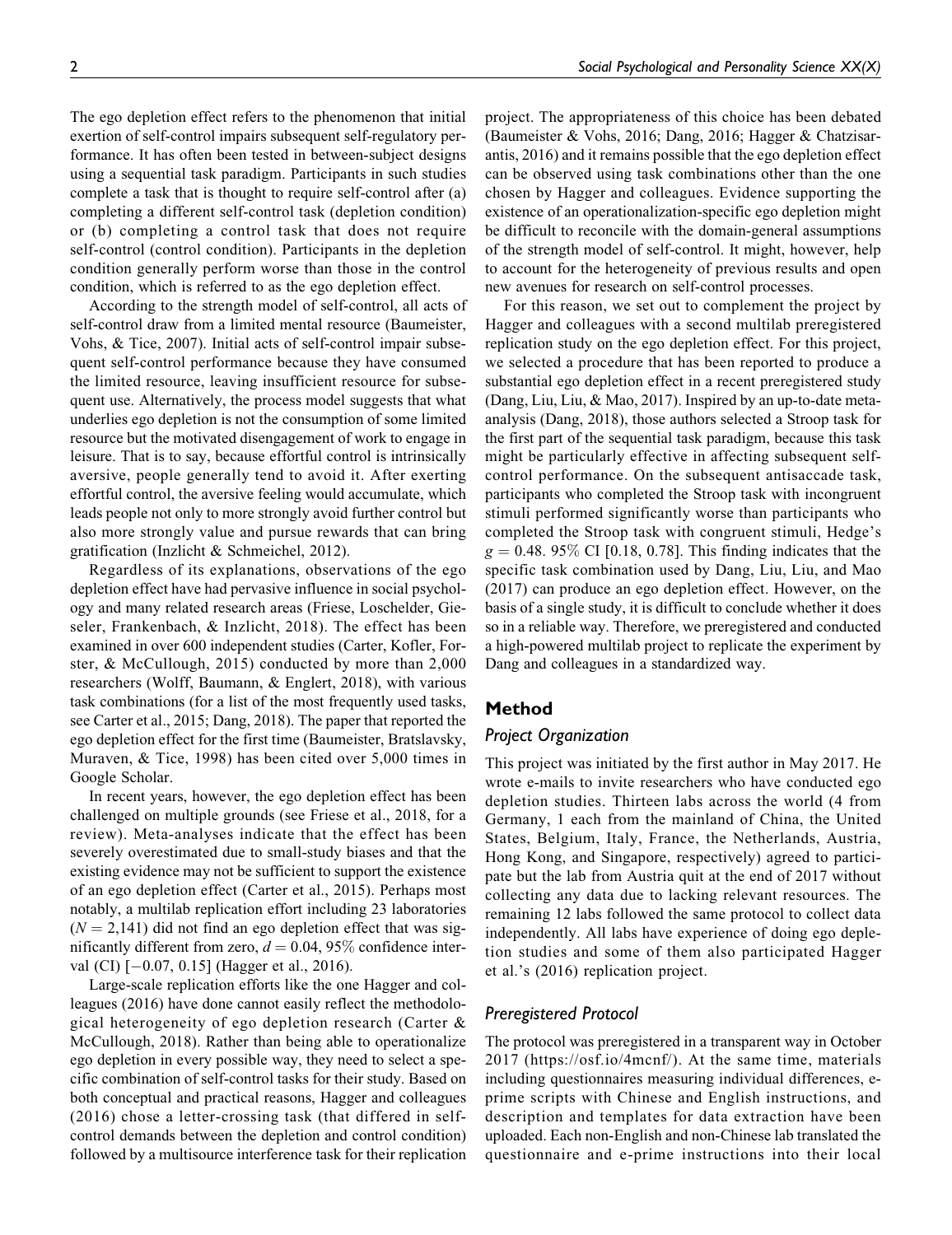language. Translation efforts were coordinated in the two labs testing Dutch-speaking participants and in the four labs testing German-speaking participants. All data and analytical scripts are available for replicating the results reported here [\(https://](https://osf.io/3txav/) [osf.io/3txav/\)](https://osf.io/3txav/).

Experimental procedure. The experimental procedure was the same as that in Dang et al. (2017). Participants first completed a short questionnaire measuring three individual difference variables that might moderate the ego depletion effect: action orientation, lay theory about willpower, and trait self-control. Next, participants engaged in a Stroop task and were randomly assigned to the depletion or the control condition. After the Stroop task, they answered four manipulation check questions before working on the antisaccade task as the outcome measure. Note that three labs measured the individual differences at the end rather than at the beginning of the experiment. The timing of the individual difference measurement was considered as a potential moderator in our auxiliary analyses.

Individual difference measures. Action orientation was measured by the Demand-Related Action Orientation (AOD) subscale of the Action Control Scale (Jostmann & Koole, 2007). The AOD scale consists of 12 items. Each item describes a demanding situation and an action-oriented versus a stateoriented coping way. Participants were asked to indicate the way that best describes their own reaction to that situation. Action-oriented responses were coded as 1 whereas stateoriented responses as 0. Scores summed for the entire scale could range from 0 to 12.

Lay theory of willpower was measured by 6 items developed by Job, Dweck, and Walton (2010). Participants responded on a 6-point scale  $(1 = strongly \, disagree,$  $6 =$  strongly agree). Items were scored so that higher values indicate greater agreement with the unlimited-resource theory.

Trait self-control was measured by the 13-item Brief Self-Control Scale (Tangney, Baumeister, & Boone, 2004). Participants indicated the extent to which they agree with each statement on a scale from 1 *(strongly disagree)* to 5 *(strongly* agree). Higher scores represent better self-control.

Depletion manipulation. Participants assigned to the depletion condition completed a Stroop task in which most trials were incongruent (four different colors, 256 trials, 75% incongruent, such as "BLUE" with red font and "YELLOW" with blue font). In the control condition, all trials were congruent such as BLUE with blue font and YELLOW with yellow font. In each trial, after a 200 ms fixation, the stimulus (i.e., a color word with a specific font color) appeared on the screen until the participant pressed the spacebar, which was then followed by a 500 ms blank screen. Participants were required to read the color of the word aloud and then press the spacebar to proceed toward the next trial.

Manipulation check measures. After the Stroop task, participants answered four manipulation check questions regarding effort ("How much effort did you put into the color-naming

task?"), difficulty ("How difficult did you find the colornaming task?"), fatigue ("How tired do you feel after doing the color-naming task?"), and frustration ("Did you feel frustrated while you were doing the color-naming task?") on a 7-point scale (Hagger et al., 2016).

Outcome measure. Following the manipulation check measures, participants were asked to finish an antisaccade task (Dang, Xiao, Liu, Jiang, & Mao, 2016; Unsworth, Spillers, Brewer, & McMillan, 2011). Their task was to identify three target letters (B, P, and R) by pressing a corresponding key (the Keys 1, 2, and 3, respectively) as quickly and accurately as possible. At the beginning of each trial, a fixation cross appeared for 200 ms on the screen with a black background. A white " $=$ " was then flashed either to the left or right of the fixation cross for 100 ms, followed by a 50 ms blank screen and a second appearance of the sign "=" for 100 ms at the same location as the first one. This procedure made it appear as though the sign " $=$ " flashed on-screen, which would easily grasp participants' attention. Following another 50 ms blank screen, the target stimulus (a letter B, P, or R) appeared in the opposite location of the flashing sign for 100 ms, followed by a mask (the letter "H") for 50 ms and the number "8," which remained on-screen at the same location as the target stimulus until a response was given. Participants received 30 practice trials (12 practice trials for learning the response mapping and 18 practice trials for doing the formal test) and 120 real trials.

Participants. The sample size was determined to be large enough to detect an effect as large as in the original study ( $g = 0.48$ ) with 80% power (given  $\alpha = .05$ , two-tailed) in each of the participating labs. Power analysis (G\*Power Version 3.1.9.2; Faul, Erdfelder, Lang, & Buchner, 2007) rendered a target sample size of 140 participants (70 in each of the two conditions). Therefore, each lab was required to recruit at least 140 participants who should be between 18 and 30 years, native speakers of the language in which the Stroop color words were presented and not color-blind. They received course credits, money or a gift, or a mix of credits and money or a gift as compensation. The compensation level was determined by local conventions for an experiment lasting for 30–40 min.

There were 1,841 participants in total, of which 1,834 completed the sequential-task paradigm (i.e., the e-prime script). Those whose age was below 18 or above 30 were excluded according to the preregistration protocol, which led to 1,775 participants for final analyses.

Test environment and experimenters. Each participant tested individually in a behavioral lab. The experimenter had to complete the script by himself or herself at least once to get familiar with the script. The experimenter needed to make sure the participant followed the instruction by checking whether the participant's voice response was consistent with the font color rather than the meaning of the color word during practice trials in the Stroop task in the depletion condition, and whether most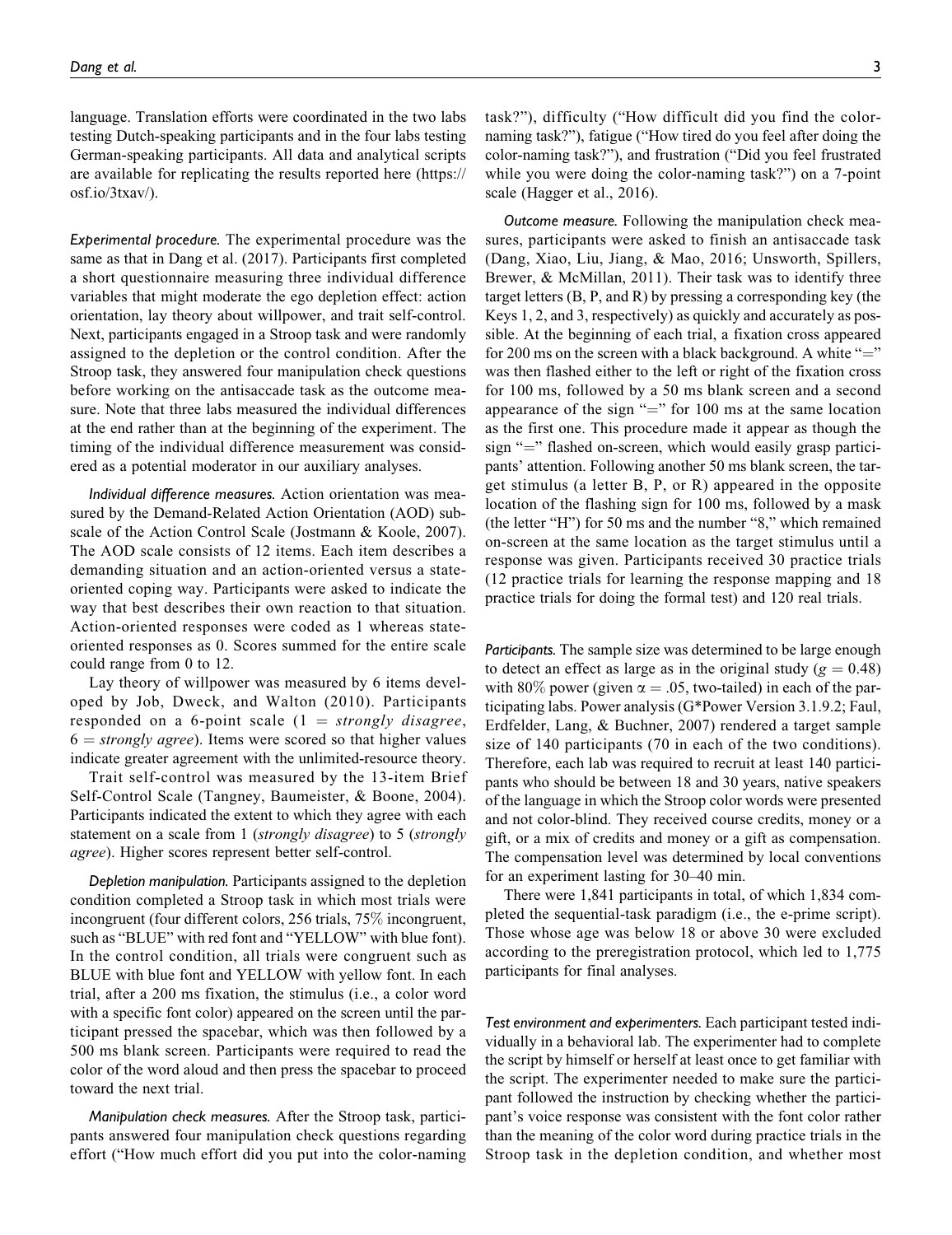| Author                                      | $M_{\rm depletion}$ | $M_{\rm control}$ | $\mathsf{SD}_\mathsf{depletion}$ | $SD_{\rm control}$ |         |         |
|---------------------------------------------|---------------------|-------------------|----------------------------------|--------------------|---------|---------|
| Barker and Imhoff                           | .55                 | .56               | 13.                              | . H                | $-0.45$ | .651    |
| Chen and Shi                                | .40                 | .41               | 18.                              | ۱9.                | $-0.42$ | .672    |
| Gong, Li, Zhang, and Zhang                  | .39                 | .40               | 16.                              | ۱9.                | $-0.37$ | .708    |
| Berkman, Livingston, Ludwig, and Pearman    | .23                 | .23               | 16.                              | 16.                | $-0.12$ | .902    |
| Rassi and Sevincer                          | .44                 | .44               | 16.                              | 18.                | $-0.11$ | .910    |
| Dewitte, Lange, and Stamos                  | .36                 | .35               | .20                              | ۱9.                | 0.24    | .813    |
| Zerhouni                                    | .40                 | .39               | .20                              | ۱9.                | 0.32    | .746    |
| De Cristofaro, Giacomantonio, and Panno     | .35                 | .32               | 18.                              | 16.                | 0.94    | .349    |
| Kubiak and Wenzel                           | .40                 | .36               | 17.                              | . 17               | l.47    | 144.    |
| Ismail, Jia, and Tan                        | .34                 | .29               | 16.                              | .17                | 66. ا   | .099    |
| Bentvelzen, Buczny, de Vries, and Homan     | .45                 | .39               | .20                              | .20                | 1.73    | .086    |
| Baumert, Buchholz, Schmitt, and Zinkernagel | .48                 | .42               | .17                              | 16.                | 2.33    | $.021*$ |

Table 1. The Descriptive Statistics for the Error Rate.<sup>a</sup>

<sup>a</sup> Labs are ordered by the t value.

 $*_{p}$  < .05.  $*_{p}$  < .01.  $*_{p}$  < .001.

feedback provided by the computer were correct during practice trials in the antisaccade task.

Preregistered analyses. According to the preregistration, the data from each lab were first analyzed separately. The primary dependent variable was the error rate of the antisaccade task. The reaction times (RT) were also be examined after trimming (i.e., longer than 2,000 ms and shorter than 200 ms; Unsworth et al., 2011). The  $t$  test was used to examine whether there were differences between the two conditions. Also, regression and simple slope analyses were used to test the interaction between the depletion manipulation and each of the three individual difference variables (one by one).

Next, we used meta-analysis to test the overall effect size of the depletion manipulation. We chose the random effects model that allowed to test the homogeneity of the effect sizes across studies by means of the  $Q$  statistic (Borenstein, Hedges, Higgins, & Rothstein, 2009). Because the  $Q$  statistic cannot be compared across meta-analyses, we also calculated the  $I^2$ , which is expressed as a percentage and is therefore easy to compare, with levels of 25%, 50%, and 75% representing low, medium, and high levels of heterogeneity, respectively. A high level of heterogeneity suggests the majority of the differences observed between individual studies are due to real differences in effect sizes rather than to random sampling errors.

In order to examine the funnel plot asymmetry, we computed two indices: Begg and Mazumdar's (1994) rank correlation (Kendall's  $\tau$ -*b*, one-tailed) and Egger's regression test (Egger, Smith, Schneider, & Minder, 1997). The analyses were performed by using the metafor package of R (Viechtbauer, 2010).

To meta-analyze the moderating effects of the individual difference variables, the Liptak–Stouffer Z-score method was used to combine results across labs, weighted by sample size (Karg, Burmeister, Shedden, & Sen, 2011; Whitlock, 2005). First, the p values of the interaction terms were converted to one-tailed  $p$  values, with  $p$  values less than .50 corresponding to the fact that individuals with action orientation, belief about unlimited

resource, and high trait self-control are influenced less by the depletion manipulation, and  $p$  values more than .50 corresponding to the fact that individuals with state orientation, belief about limited resource, and lower trait self-control are influenced less by depletion manipulation. Next, these  $p$  values were converted to  $Z$ -scores using a standard normal curve such that  $p$  values less than .50 were assigned positive Z-scores and  $p$  values more than .50 were assigned negative Z-scores. Subsequently, these Zscores were combined by calculating:

$$
Z_w = \frac{\sum_{i=1}^k w_i Z_i}{\sqrt{\sum_{i=1}^k w_i^2}},
$$

where the weighting factor  $w_i$  corresponds to the sample size of each lab,  $k$  corresponds to the number of total studies, and  $Z_i$ corresponds to the Z-score of each lab. The outcome of this test,  $Z_w$ , follows a standard normal distribution and the corresponding probability can be obtained from a standard normal distribution table.

Auxiliary analyses. We also conducted a series of auxiliary analyses to further explore the data. First, we tested whether the estimated effect size of ego depletion was moderated by factors that pertain to participant characteristics and experimental settings. Second, we repeated the preregistered meta-analyses and abovementioned auxiliary analyses after excluding participants who might have responded randomly during the second task. This exclusion criterion was not preregistered, but we regard the corresponding analyses as an informative robustness check.

## Results

## Preregistered Analyses

Single-lab analyses. For the primary dependent variable, the error rate on the antisaccade task, t tests showed significantly impaired performance in the depletion condition compared to the control condition in one lab (Baumert, Buchholz, Schmitt, and Zinkernagel), and marginally significant differences in the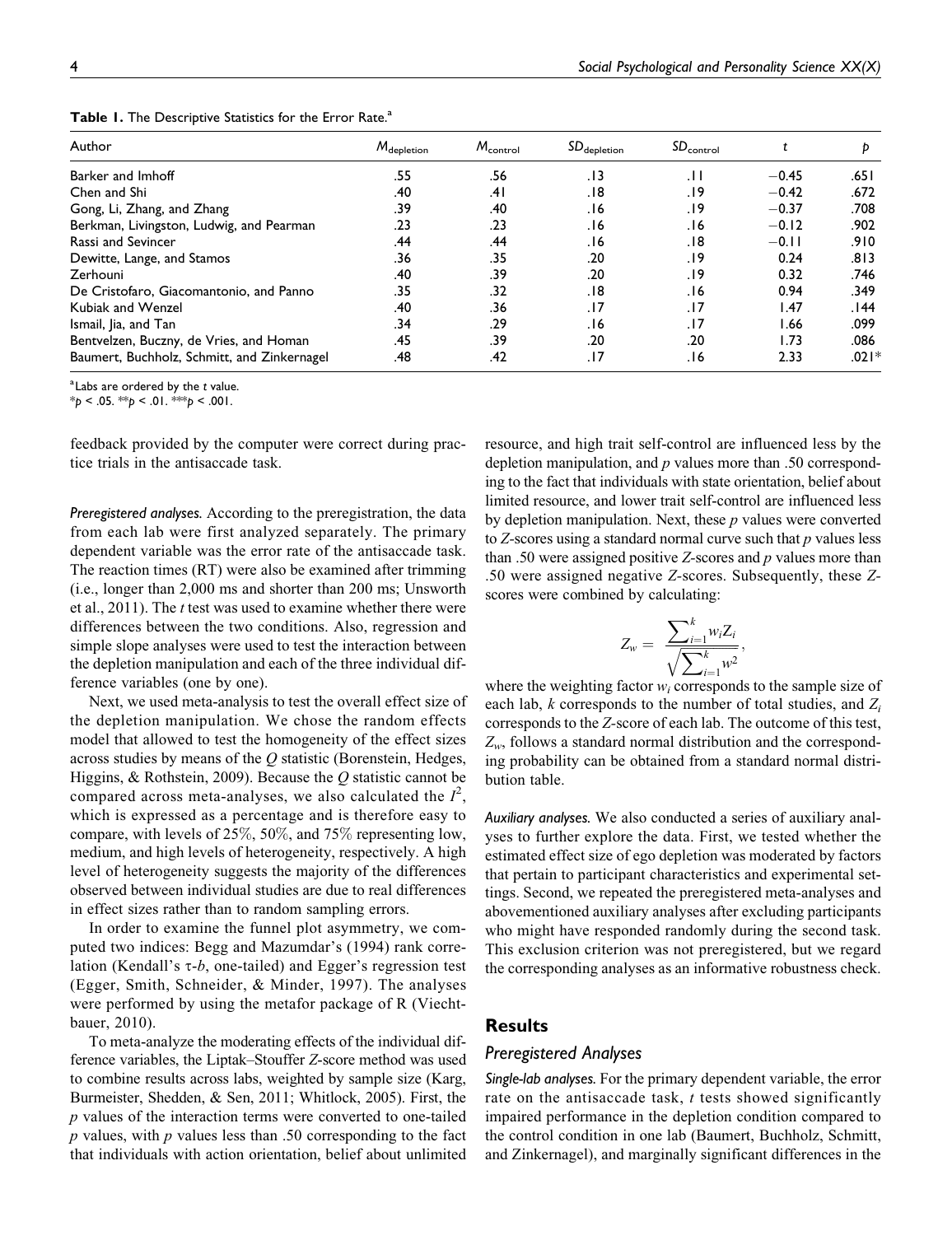Table 2. The Descriptive Statistics for the Reaction Times.<sup>a</sup>

| Author                                      | $M_{\rm depletion}$ | $M_{\rm control}$ | $\mathsf{SD}_\mathsf{depletion}$ | $SD_{control}$ | L       | b    |
|---------------------------------------------|---------------------|-------------------|----------------------------------|----------------|---------|------|
| Chen and Shi                                | 683.16              | 694.12            | 135.22                           | 202.81         | $-0.40$ | .690 |
| Bentvelzen, Buczny, de Vries, and Homan     | 795.93              | 803.70            | 206.44                           | 192.50         | $-0.23$ | .816 |
| Gong, Li, Zhang, and Zhang                  | 782.71              | 782.94            | 193.14                           | 205.01         | $-0.01$ | .995 |
| Barker and Imhoff                           | 780.93              | 780.20            | 209.73                           | 176.73         | 0.02    | .983 |
| Rassi and Sevincer                          | 801.82              | 798.48            | 189.88                           | 174.75         | 0.11    | .915 |
| Dewitte, Lange, and Stamos                  | 764.24              | 751.76            | 184.38                           | 156.44         | 0.43    | .668 |
| Kubiak and Wenzel                           | 860.71              | 843.27            | 188.42                           | 201.65         | 0.55    | .584 |
| Zerhouni                                    | 740.53              | 722.40            | 170.29                           | 162.46         | 0.76    | .449 |
| Baumert, Buchholz, Schmitt, and Zinkernagel | 826.03              | 787.80            | 198.54                           | 194.23         | 1.23    | .221 |
| Berkman, Livingston, Ludwig, and Pearman    | 639.87              | 602.11            | 188.24                           | 161.87         | 1.27    | .207 |
| De Cristofaro, Giacomantonio, and Panno     | 793.08              | 753.01            | 198.37                           | 167.55         | l.29    | .199 |
| Ismail, Jia, and Tan                        | 696.73              | 647.74            | 149.98                           | 153.90         | I.94    | .054 |

<sup>a</sup> Labs are ordered by the t value.

 $*_{p}$  < .05.  $*_{p}$  < .01.  $*_{p}$  < .001.

Table 3. Meta-Analytical Effect Size Estimates for the Between-Group Difference in Performance on the Antisaccade Task.

|                                     |            | <b>Full Sample</b>           |            | After Exclusion <sup>a</sup> |  |  |
|-------------------------------------|------------|------------------------------|------------|------------------------------|--|--|
|                                     |            | 95% CI                       |            | 95% CI                       |  |  |
| Error rate<br><b>Reaction times</b> | 0١.<br>١٥. | [0.01, 0.19]<br>[0.00, 0.19] | 10.<br>16. | [0.00, 0.2]<br>[0.05, 0.26]  |  |  |

<sup>a</sup>Results obtained after excluding participants who might have responded randomly.

 $*_{p}$  < .05.  $*_{p}$  < .01.  $*_{p}$  < .001.

same direction in two other labs (Bentvelzen, Buczny, de Vries, & Homan; Ismail, Jia, and Tan). Lay theory about willpower interacted with the depletion manipulation to predict the error rate in only one lab (De Cristofaro, Giacomantonio, and Panno),  $\Delta R^2 = .04$ ,  $p = .014$ . Action orientation and trait self-control did not significantly interact with the depletion manipulation in any lab. The descriptive statistics are shown in Table 1.

For the RT, a marginally significant group difference was observed in only one lab (Ismail, Jia, and Tan). Lay theory about willpower interacted with the depletion manipulation to



Figure 1. Forest plot for the error rate.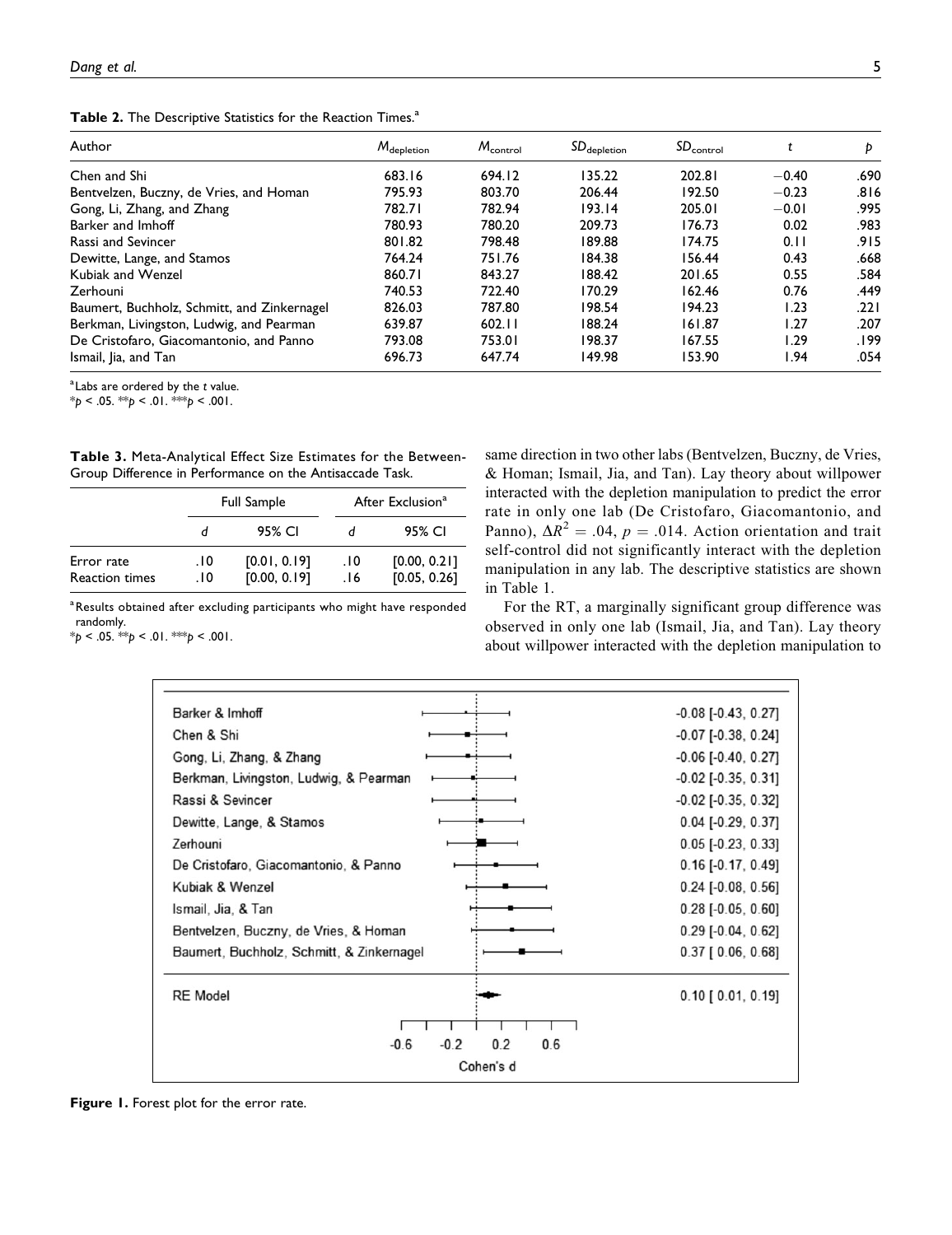except for lay theory about willpower on the RT,  $Z = 2.06$ ,  $p = .039$ , suggesting individuals with an unlimited-resource theory were influenced less by the depletion manipulation.

# Auxiliary Analyses

Lab-level moderators. We tested whether the estimated effect size from the meta-analysis was moderated by lab-level factors that pertain to participant characteristics and experimental settings. There were eight factors and we tested them one by one on both the error rate and the RT with meta-regression: (1) participants' average age in each lab (continuous variable), (2) the percentage of male participants in each lab (continuous variable), (3) whether the experimenter used a chin fixer (categorical variable:  $0 = no$ ,  $1 = yes$ ), (4) whether the experimenter stayed with the participant in the lab (categorical variable:  $0 = no$ ,  $1 = yes$ ), (5) the number of experimenters (continuous variable), (6) the percentage of male experimenters (continuous variable), (7) compensation type (categorical variable:  $0 =$ course credits,  $1 =$  money, a gift, or mix of credits and money), and (8) when the individual difference variables were measured (categorical variable:  $0 = at$  the beginning,  $1 = at$  the end).

As shown in Table 6, meta-regression showed that there was only one significant moderating effect. The percentage of male participants moderated the ego depletion effect observed on the error rate,  $Q_M = 4.00$ ,  $p = .045$ , indicating that labs that recruited more male participants tended to find smaller effect sizes.

Exclusion of random responses. Given three possible responses in the antisaccade task, guessing probability was 33%. A Binomial test indicates that, when the error rate is higher than 58.33% (70 errors in 120 trials), the null hypothesis that the participant was responding randomly cannot be rejected at the significance level of 0.05. That is to say, we might be confident to say that a participant performed significantly better than random if he or she had an error rate lower than or equal to 58.33%. Therefore, we repeated the preregistered meta-analyses and the auxiliary analyses (i.e., metaregressions) after excluding participants who completed the antisaccade task at levels indistinguishable from chance (i.e., who were likely to have guessed when required to identify the target letter).

After excluding participants whose error rate was higher than 58.33% ( $n = 175$  in the depletion condition and  $n =$ 165 in the control condition), for the error rate, the weighted average standardized mean difference between the depletion condition and the control condition was still significant,  $d =$ 0.10, 95\% CI [0.00, 0.21],  $Z = 1.96$ ,  $p = .049$ , as shown in Table 3. The Q was not significant,  $Q(11) = 2.89$ ,  $p = .992$ , and the  $I^2$  was 0. For the RT, the weighted average standardized mean difference was also significant after exclusion,  $d =$ 0.16, 95\% CI [0.05, 0.26],  $Z = 2.93$ ,  $p = .003$ . The Q was not significant,  $Q(11) = 7.67$ ,  $p = .742$ , and the  $I^2$  was 0. After exclusion, the Liptak–Stouffer Z-score method did not reveal any significant moderating effect of the individual difference



predict the RT in one lab (Kubiak and Wenzel),  $\Delta R^2 = .03$ ,  $p =$ .034. Action orientation and trait self-control did not significantly interact with the depletion manipulation in any lab. The descriptive statistics are shown in Table 2.

Meta-analyses. As shown in Table 3, for the error rate, the weighted average standardized mean difference between the depletion condition and the control condition was significant with a small effect size,  $d = 0.10, 95\%$  CI [0.01, 0.19],  $Z =$ 2.10,  $p = .036$ . The Q was not significant,  $Q(11) = 10.40$ , p  $=$  .495, and the  $I<sup>2</sup>$  was 0, which indicates that the effect sizes were rather homogeneous across the participating labs. Neither funnel plot asymmetry index was significant (Kendall's  $\tau$ - $b =$  $-0.33, p = 0.153$ ; Egger's regression coefficient,  $t = -0.43, p =$ .680). The forest plot and the funnel plot are shown in Figures 1 and 2, respectively.

An analogous pattern emerged for the RT. The weighted average standardized mean difference between the depletion condition and the control condition was small and significant,  $d = 0.10, 95\%$  CI [0.00, 0.19],  $Z = 2.01, p = .044$ . The Q was not significant,  $Q(11) = 5.72$ ,  $p = .891$ , and the  $I^2$  was 0. Neither funnel plot asymmetry index was significant (Kendall's  $\tau - b = -0.06$ ,  $p = .841$ ; Egger's regression coefficient,  $t = -0.15$ ,  $p = .884$ ). The forest plot and the funnel plot are shown in Figures 3 and 4, respectively.

With regard to the manipulation check measures, as shown in Table 4, the Stroop version used in the depletion condition was perceived to be more effortful, difficult, and tiring. The effect sizes were homogeneous as indexed by the nonsignificant Q and low  $I^2$ . However, on the item regarding frustration, there was no significant difference between the two conditions. Effect sizes were not homogeneous for this measure as indicated by the significant Q and medium  $I^2$ .

Regarding the moderating effects of individual difference variables, the Liptak–Stouffer Z-score was calculated for each of the three variables (i.e., action orientation, lay theory about willpower, and trait self-control) on both the error rate and the RT. As shown in Table 5, the Liptak–Stouffer Z-score method did not reveal any significant moderation of ego depletion



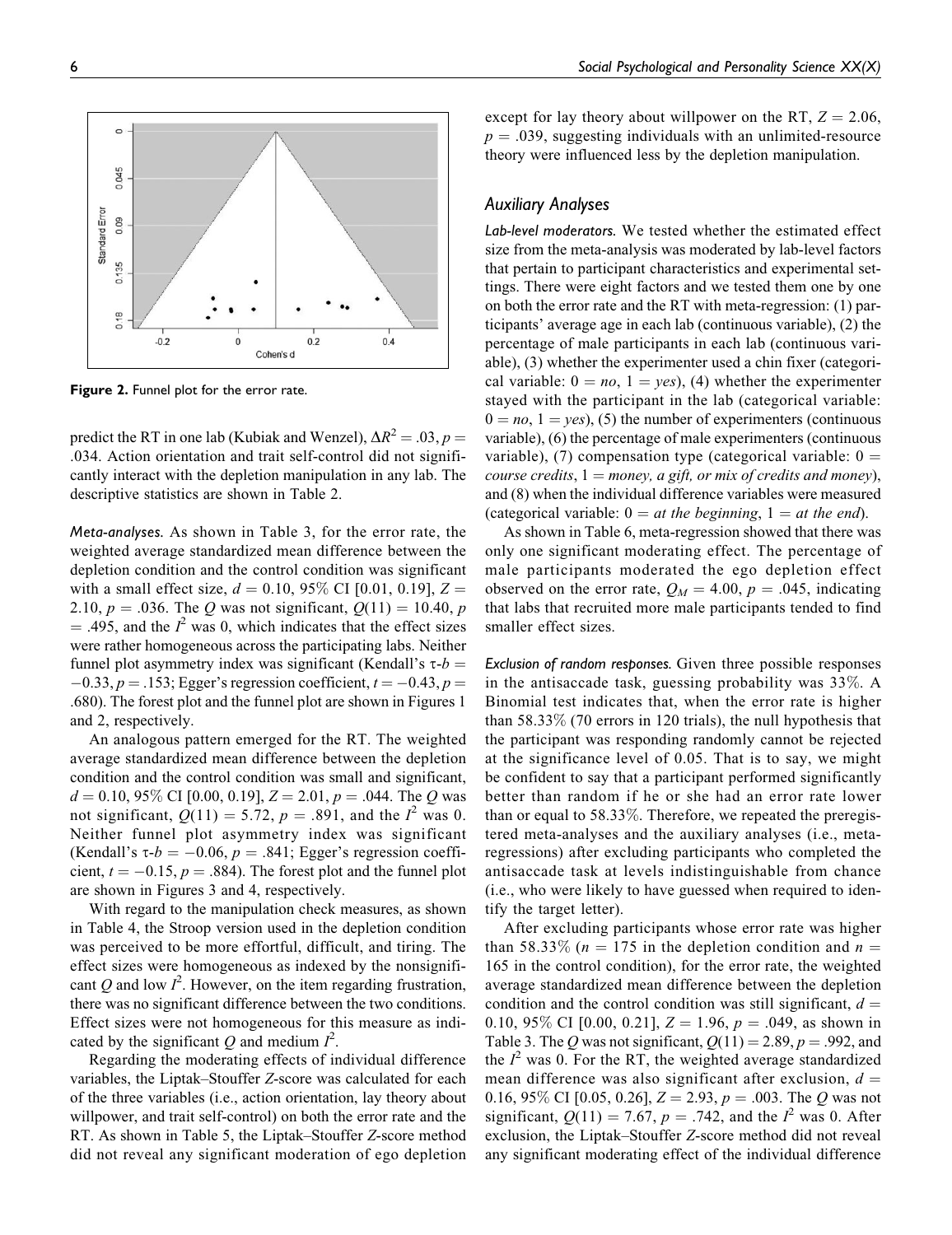

Figure 3. Forest plot for reaction time.



Figure 4. Funnel plot for reaction time.

Table 4. Meta-Analytical Parameters of the Manipulations Check Measures.

|                   | d         | 95% CI          | O      | $I^2$ (%) |
|-------------------|-----------|-----------------|--------|-----------|
| Effort            | $0.50***$ | [0.40, 0.59]    | 8.57   |           |
| <b>Difficulty</b> | $1.16***$ | [1.04, 1.27]    | 14.59  | 26        |
| <b>Tiredness</b>  | $0.26***$ | [0.17, 0.36]    | 9.28   | 0         |
| Frustration       | $-0.02$   | $[-0.15, 0.12]$ | 23.06* | 52        |

 $*_{p}$  < .05.  $*_{p}$  < .01.  $*_{p}$  < .001.

variables on the ego depletion effect as shown in Table 5. In addition, as shown in Table 6, meta-regression revealed no significant lab-level moderators after excluding chance-level performers.

Table 5. The Liptak–Stouffer Z-Scores for the Moderating Effects of Individual Difference Variables.

|                                                  | <b>Full Sample</b> |                 | After Exclusion <sup>a</sup> |              |  |
|--------------------------------------------------|--------------------|-----------------|------------------------------|--------------|--|
|                                                  | Error Rate         | RT.             | Error Rate                   | <b>RT</b>    |  |
| Action orientation                               | 0.45               | $-1.27$         | 0.05                         | $-0.85$      |  |
| Lay theory about willpower<br>Trait self-control | 0.65<br>0.55       | $2.06*$<br>0.20 | 1.30<br>0.57                 | 1.10<br>0.70 |  |

Note.  $RT =$  reaction times.

<sup>a</sup>Results obtained after excluding participants who might have responded randomly.

\*p < .05. \*\*p < .01. \*\*\*p < .001.

Table 6. The  $Q_M$  Values of Meta-Regression.

|                                          | <b>Full Sample</b> |       | After<br>Exclusion <sup>a</sup> |      |
|------------------------------------------|--------------------|-------|---------------------------------|------|
|                                          | Error<br>Rate      | RT    | Error<br>Rate                   | RT   |
| Age                                      | 0.25               | 1.05  | 0.01                            | 0.00 |
| Percentage of male participants          | $4.00*$            | 1.01  | 0.01                            | 0.12 |
| Chin fixer use                           | 1.34               | 0.01  | 0.04                            | 0.49 |
| Experimenter presence                    | 0.09               | 0.01  | 0.06                            | 0.07 |
| Number of experimenters                  | 2.01               | 1.60  | 0.96                            | 0.62 |
| Percentage of male experimenter          | 1.22               | 0.551 | 0.12                            | 0.15 |
| Compensation type                        | 0.43               | 2.63  | 0.06                            | 0.71 |
| Timing of individual difference measures | 0.01               | 0.03  | 0.00                            | 0.72 |

Note.  $RT =$  reaction times.

<sup>a</sup>Results obtained after excluding participants who might have responded randomly.

\*p < .05. \*\*p < .01. \*\*\*p < .001.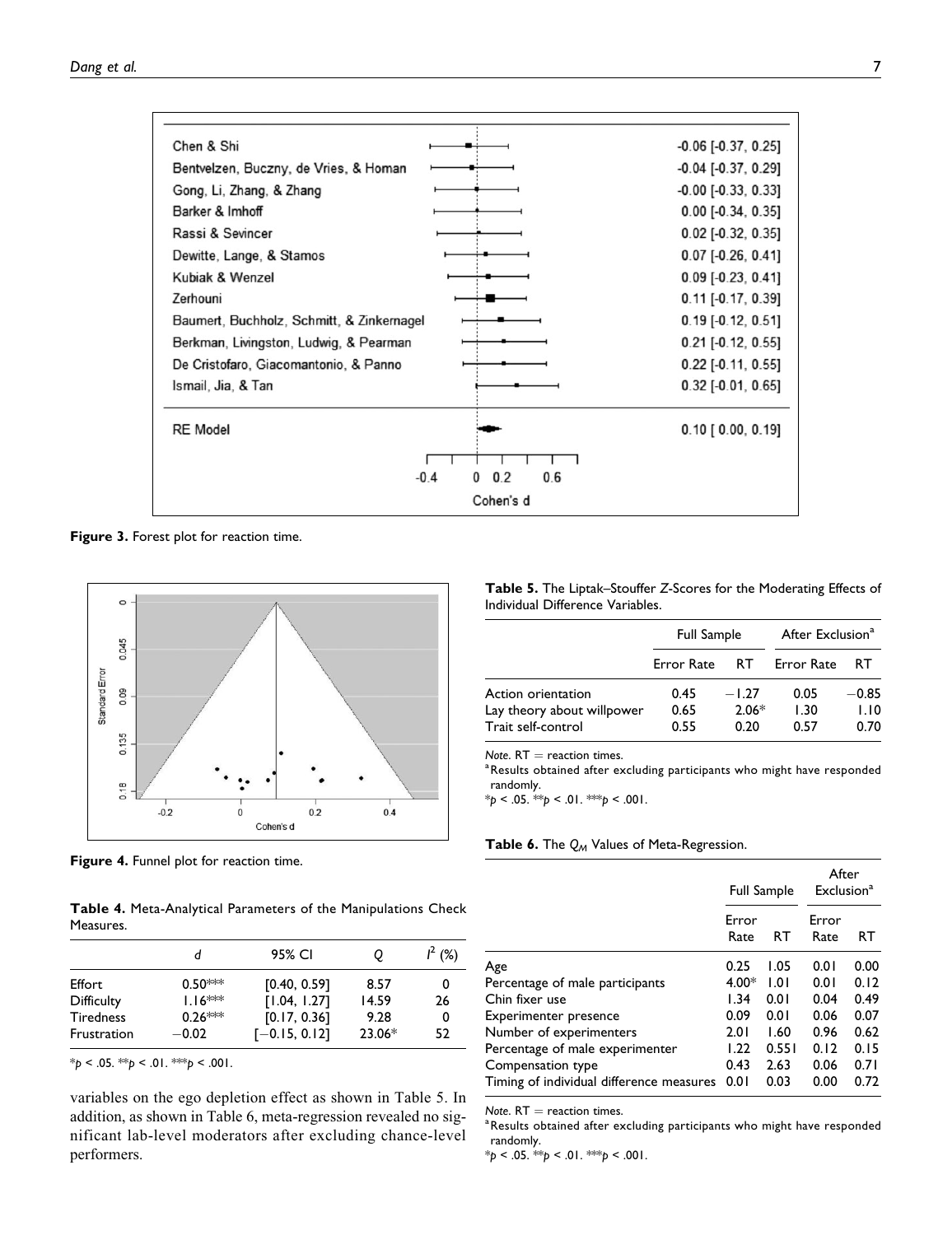# **Discussion**

In the current multilab collaborating project, we replicated the ego depletion experiment by Dang and colleagues (2017). Preregistered meta-analyses revealed small and significant ego depletion effects on both response accuracy and latency  $(d =$ 0.10). After excluding participants who might have responded randomly on the outcome task, the effect size of the accuracy remained the same, but the effect size of the reaction time increased to  $d = 0.16$ . This effect size estimate was comparable to another recent endeavor in which Garrison, Finley, and Schmeichel (2019) verified the effectiveness of another depleting task implied by Dang's (2018) meta-analysis (i.e., the attention essay task, paired with the Stroop task as the outcome measure in Study 1 and with the attention network test as the outcome measure in Study 2) in two preregistered experiments with over 1,000 participants and reported an effect size of  $d = 0.20$ . Although these results suggest that the ego depletion effect should be real, the effect sizes might be smaller than previously thought. In order to detect an effect size of 0.10, 0.16, and 0.20 with 80% power (given  $\alpha = .05$ , two-tailed), we will need 1,571, 615, and 394 participants per condition, respectively.

Does this indicate the true effect size of ego depletion is between 0.10 and 0.20? We suggest the answer is either "yes" or "no." On the one hand, in the current ego depletion literature (as well as Hagger et al.'s and our replications), most studies adopted very brief depletion manipulations that were generally less than 10 min. Participants' responses to these weak manipulations could vary to a great extent, with some participants feeling exhausted while others feeling indifferent or even excited as such tasks may serve to "warm-up" their selfcontrol (e.g., Lopez, Courtney, & Wagner, 2019; Wenzel, Rowland, Zahn, & Kubiak, 2019). Therefore, there is a substantive heterogeneity in the size of ego depletion in the literature and the average effect size is small (e.g., between 0.10 and 0.20). If we continue with these weak manipulations, the answer is more likely to be yes. On the other hand, if stronger manipulations were implemented, the answer should be more likely to be no and the effect size should be increased as the strength of the manipulation increases. Consistently with this proposition, recent evidence showed that the depletion intensity is positively correlated with subsequent fatigue perception (Tsai & Li, 2019). When the manipulation lasted for 1 hr or more, the effect size increased from medium to large (Radel, Gruet, & Barzykowski, 2019; Sjåstad & Baumeister, 2018). Future studies need to systematically test the dose-dependent feature of ego depletion.

In addition, in line with Job et al. (2010), in the full sample, the current project found supporting evidence on the RT for the moderating effect of lay theory about willpower such that people with an unlimited-resource theory were influenced less by the depletion manipulation. Relatedly, a group of studies recently reported reversed ego depletion in individuals who believed that initial exertion is energizing (Savani & Job, 2017). However, after excluding participants who might have

responded randomly, which might lead to a more accurate measure of the RT, the moderating effect of lay theory about willpower disappeared. The lack of robustness, in combination with the fact that lay theories did not moderate the effect on error rates, indicates that our results do not provide unambiguous support for a moderating role of lay theories of willpower.

Finally, since our main purpose was to test whether the ego depletion effect is replicable, the current research provides little evidence regarding the mechanisms underlying ego depletion. The observed performance decline after initial exertion may result from insufficient resource for subsequent acts of self-control (Baumeister et al., 2007) or from reduced motivation to exert further control (Inzlicht & Schmeichel, 2012). However, our results pave the way for further theoretical analyses and related empirical examinations because after all it will be meaningless to debate why there is such a phenomenon if the phenomenon itself cannot be observed.

### Declaration of Conflicting Interests

The author(s) declared no potential conflicts of interest with respect to the research, authorship, and/or publication of this article.

### Funding

Junhua Dang is supported by the Swedish Research Council (2018- 06664); Helgi Schiöth is supported by the Swedish Research Council; Jacek Buczny was partially supported by SWPS University of Social Sciences and Humanities, Sopot, Poland, Grant BST WSO/2016/A/01, and VU Amsterdam, the Netherlands; Lile Jia was sponsored by Social Psychological and Personality Science Grant R-581-000-165- 133 from the National University of Singapore; Anna Baumert and Manfred Schmitt were supported by the German Research Foundation (SCHM1092/16-1); Liwei Zhang was supported by Grant 2018YFF0300902 China National Key Research Project; Elliot Berkman was supported by NIH Grants R01 MH107418, R01 CA211224, R21 CA175241, and R01 HD094831.

## ORCID iD

Junhua Dang D <https://orcid.org/0000-0002-0194-8608> Roland Imhoff D<https://orcid.org/0000-0003-0807-463X> Joshua Pearman D<https://orcid.org/0000-0003-1529-2061> Mario Wenzel D <https://orcid.org/0000-0003-2839-9482>

## References

- Baumeister, R. F., Bratslavsky, E., Muraven, M., & Tice, D. M. (1998). Ego depletion: Is the active self a limited resource? Journal of Personality and Social Psychology, 74, 1252–1265.
- Baumeister, R. F., & Vohs, K. D. (2016). Misguided effort with elusive implications. Perspectives on Psychological Science, 11, 574–575.
- Baumeister, R. F., Vohs, K. D., & Tice, D. M. (2007). The strength model of self-control. Current Directions in Psychological Science, 16, 351–355.
- Begg, C. B., & Mazumdar, M. (1994). Operating characteristics of a rank correlation test for publication bias. Biometrics, 50, 1088–1101.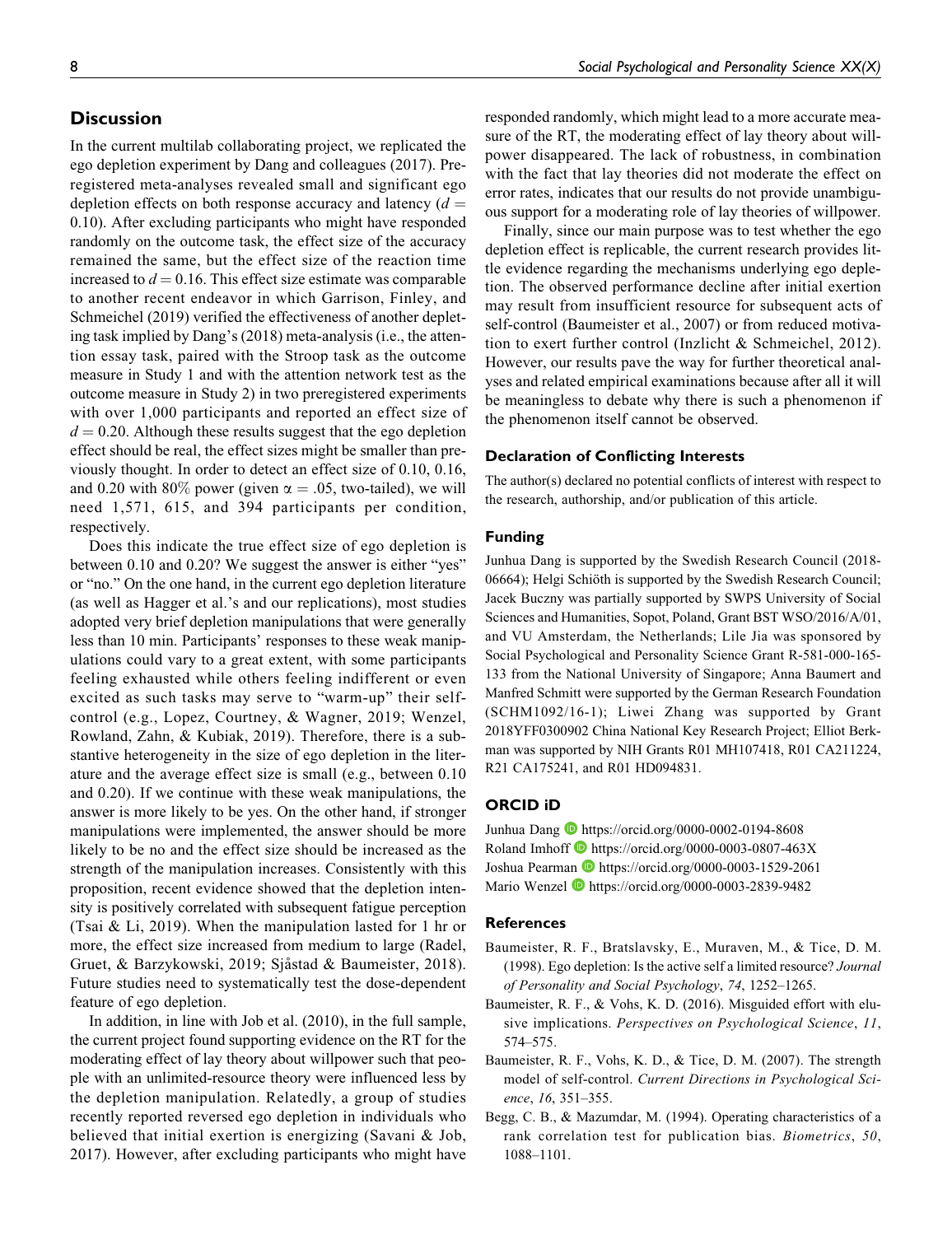- Borenstein, M., Hedges, L. V., Higgins, J., & Rothstein, H. R. (2009). Introduction to meta-analysis. Hoboken, NJ: John Wiley.
- Carter, E. C., Kofler, L. M., Forster, D. E., & McCullough, M. E. (2015). A series of meta-analytic tests of the depletion effect: Self-control does not seem to rely on a limited resource. Journal of Experimental Psychology: General, 144, 796–815.
- Carter, E. C., & McCullough, M. E. (2018). A simple, principled approach to combining evidence from meta-analysis and high-quality replications. Advances in Methods and Practices in Psychological Science, 1, 174–185.
- Dang, J. (2016). Commentary: A multilab preregistered replication of the ego-depletion effect. Frontiers in Psychology, 7, 1155.
- Dang, J. (2018). An updated meta-analysis of the ego depletion effect. Psychological Research, 82, 645–651.
- Dang, J., Liu, Y., Liu, X., & Mao, L. (2017). The ego could be depleted, providing initial exertion is depleting: A pre-registered experiment of ego depletion. Social Psychology, 48, 242–245.
- Dang, J., Xiao, S., Liu, Y., Jiang, Y., & Mao, L. (2016). Individual differences in dopamine level modulate the ego depletion effect. International Journal of Psychophysiology, 99, 121–124.
- Egger, M., Smith, G., Schneider, M., & Minder, C. (1997). Bias in meta-analysis detected by a simple, graphical test. British Medical Journal, 315, 629–634.
- Faul, F., Erdfelder, E., Lang, A. G., & Buchner, A. (2007). G\* power 3: A flexible statistical power analysis program for the social, behavioral, and biomedical sciences. Behavior Research Methods, 39, 175–191.
- Friese, M., Loschelder, D. D., Gieseler, K., Frankenbach, J., & Inzlicht, M. (2018). Is ego depletion real? An analysis of arguments. Personality and Social Psychology Review. Advance online publication. doi:10.1177/1088868318762183
- Garrison, K. E., Finley, A. J., & Schmeichel, B. J. (2019). Ego depletion reduces attention control: Evidence from two high-powered preregistered experiments. Personality and Social Psychology Bulletin, 45, 728–739.
- Hagger, M. S., & Chatzisarantis, N. L. D. (2016). Commentary: Misguided effort with elusive implications, and sifting signal from noise with replication science. Frontiers in psychology, 7, 621.
- Hagger, M. S., Chatzisarantis, N. L. D., Alberts, H., Anggono, C. O., Batailler, C., Birt, A. R., ... Zwienenberg, M. (2016). A multilab preregistered replication of the ego-depletion effect. Perspectives on Psychological Science, 11, 546–573.
- Inzlicht, M., & Schmeichel, B. J. (2012). What is ego depletion? Toward a mechanistic revision of the resource model of selfcontrol. Perspectives on Psychological Science, 7, 450–463.
- Job, V., Dweck, C. S., & Walton, G. M. (2010). Ego depletion—Is it all in your head? Implicit theories about willpower affect selfregulation. Psychological Science, 21, 1686–1693.
- Jostmann, N. B., & Koole, S. L. (2007). On the regulation of cognitive control: Action orientation moderates the impact of high demands in Stroop interference tasks. Journal of Experimental Psychology: General, 136, 593–609.
- Karg, K., Burmeister, M., Shedden, K., & Sen, S. (2011). The serotonin transporter promoter variant (5-HTTLPR), stress, and depression meta-analysis revisited: Evidence of genetic moderation. Archives of General Psychiatry, 68, 444–454.
- Lopez, R. B., Courtney, A. L., & Wagner, D. D. (2019). Recruitment of cognitive control regions during effortful self-control is associated with altered brain activity in control and reward systems in dieters during subsequent exposure to food commercials. PeerJ, 7, e6550.
- Radel, R., Gruet, M., & Barzykowski, K. (2019). Testing the egodepletion effect in optimized conditions. PLoS One, 14, e0213026.
- Savani, K., & Job, V. (2017). Reverse ego-depletion: Acts of selfcontrol can improve subsequent performance in Indian cultural contexts. Journal of Personality and Social Psychology, 113, 589–607.
- Sjåstad, H., & Baumeister, R. (2018). The future and the will: Planning requires self-control, and ego depletion leads to planning aversion. Journal of Experimental Social Psychology, 76, 127–141.
- Tangney, J. P., Baumeister, R. F., & Boone, A. L. (2004). High selfcontrol predicts good adjustment, less pathology, better grades, and interpersonal success. Journal of Personality, 72, 271–324.
- Tsai, M. H., & Li, N. P. (2019). Depletion manipulations decrease openness to dissent via increased anger. British Journal of Psychology. Advance online publication.
- Unsworth, N., Spillers, G. J., Brewer, G. A., & McMillan, B. (2011). Attention control and the antisaccade task: A response time distribution analysis. Acta Psychologica, 137, 90-100.
- Viechtbauer, W. (2010). Conducting meta-analyses in R with the metafor package. Journal of Statistical Software, 36, 1–48.
- Wenzel, M., Rowland, Z., Zahn, D., & Kubiak, T. (2019). Let there be variance: Individual differences in consecutive self-control in a laboratory setting and daily life. European Journal of Personality, 33, 468–487.
- Whitlock, M. C. (2005). Combining probability from independent tests: The weighted Z-method is superior to Fisher's approach. Journal of Evolutionary Biology, 18, 1368–1373.
- Wolff, W., Baumann, L., & Englert, C. (2018). Self-reports from behind the scenes: Questionable research practices and rates of replication in ego depletion research. PLoS One, 13, e0199554.

## Author Biographies

Junhua Dang is a researcher in the Department of Neuroscience, Uppsala University, Sweden. His research interests are related to self-control, intergroup relationship, and decision-making.

Paul Barker is a PhD candidate at the University of Cologne. His research focuses on social comparisons and category distribution effects. He also has a broader interest in research methods and replicability in general.

Anna Baumert is the head of the Max-Planck research group "moral courage" at the Max-Planck Institute for Research on Collective Goods in Bonn and professor for Personality and Social Psychology at the Technical University Munich, School of Education. Her research focuses on personality-congruent information processing as well as the psychology of justice and morality.

Margriet Bentvelzen is a Ph.D. student at Amsterdam Business School, University of Amsterdam, where she does research on strategic HRM, organizational behavior, and HR analytics.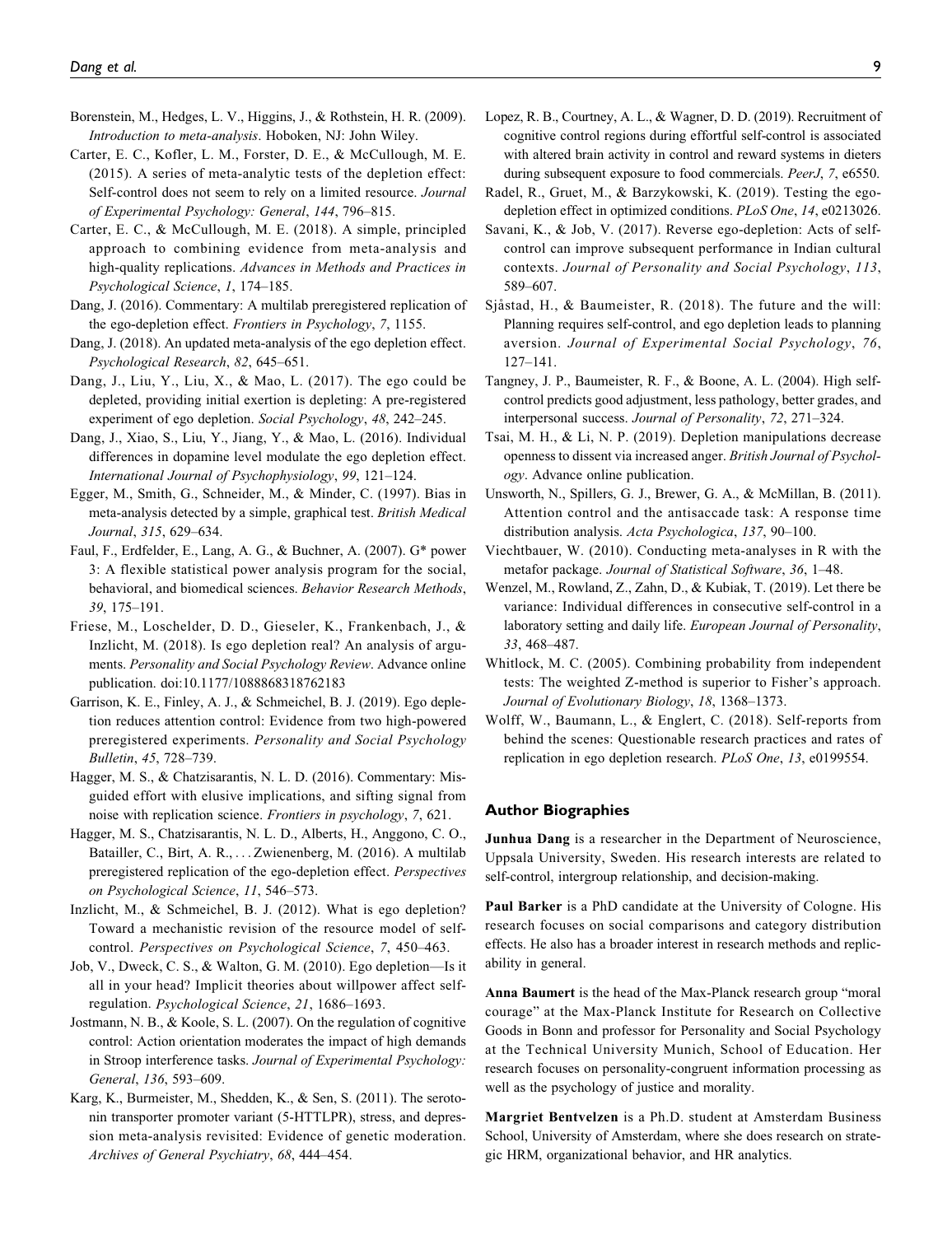Elliot Berkman, PhD, is an associate professor of psychology and associate director of the Center for Translational Neuroscience at the University of Oregon, where he directs the Social and Affective Neuroscience Laboratory. The mission of the SAN Lab is to generate knowledge about goals, motivation, and self-regulation using tools from psychology and neuroscience and translate that knowledge to inform pressing social issues such as addiction, sedentary behavior, and obesity.

Nita Buchholz is a scientific assistant at the Department of Psychology, University of Koblenz-Landau.

Jacek Buczny is an assistant professor at the Department of Experimental and Applied Psychology, VU University Amsterdam. He is interested in self-regulation, behavioral addiction (workaholism and gambling), and consumer decision making.

Zhansheng Chen is an associate professor at the Department of Psychology, The University of Hong Kong. His research interests include social exclusion, psychology of money, objectification, and crowding.

Valeria De Cristofaro is a PhD candidate at the Department of Social and Developmental Psychology of "Sapienza" University of Rome, Italy. Her theoretical and research interests revolve around the psychology of collective action and morality and more generally around the study of human motivation and group dynamics.

Lianne de Vries is a PhD student of biological psychology at the VU University Amsterdam who explores the genetic and environmental effects on well-being.

Siegfried Dewitte (PhD Psychology) studies factors affecting societally relevant consumer decision-making such as healthy eating and pro-environmental behavior. He designs and tests treatments that increase desirable consumer behavior in a durable way without using pressure.

Mauro Giacomantonio is an associate professor at the University of Rome "Sapienza." His research interests mainly focus on self-regulation and political psychology.

Ran Gong is a master of psychology in Beijing Sports University, whose interests are related to self-concept, attentional control under pressure.

Maaike Homan, after obtaining her master of science worked as lab and research assistant at the Free University of Amsterdam and is now a PhD candidate at the University of Amsterdam working in the field of social and political psychology.

Roland Imhoff is a full professor of Social and Legal Psychology at the University of Mainz with research interests spanning from social cognitive processes to interpersonal and intergroup behavior. Based on introspection, he is a firm believer in the experiential reality of ego depletion, although it may just be fatigue or exhaustion.

Ismaharif Ismail is a research assistant from the Department of Psychology at National University of Singapore. His research examines situated goal pursuit, such as self-regulation on social media and intergroup relation

Lile Jia is an assistant professor at the National University of Singapore. He directs the Situated Goal Pursuit Lab in Department of Psychology. His research focuses on self-regulation and goal pursuit.

Thomas Kubiak is a professor of Health Psychology at Johannes Gutenberg University in Mainz. His research revolves around the topics of self-regulation and emotion in health and disease, with a particular focus on Ambulatory Assessment and real-life methodologies to further our understanding of processes underlying health-relevant behavioral phenomena.

Florian Lange is a FWO [PEGASUS]<sup>2</sup> Marie Skłodowska-Curie Fellow working in the Behavioral Engineering Group at KU Leuven. His research interests range from the neuropsychology of cognitive flexibility to the assessment and promotion of pro-environmental behavior.

Dan-yang Li is a graduate student of psychology in Beijing Sports University.

Jordan Livingston is a Ph.D. student at the Department of Psychology, University of Oregon. Her interests focus on the social neuroscience of the self and personal identity.

Rita Ludwig is a doctoral candidate at the University of Oregon. Her research focuses on individual differences in goal achievement and on developing interventions to help people reach their goals.

Angelo Panno, PhD, is a senior lecturer of Social Psychology at the Department of Human Science, European University of Rome. His research focuses on emotion, environmental, and decision science. He has published original contributions on the self-regulation of emotion, risk-taking, climate change risk perception, pro-environmental behavior, and well-being.

Joshua Pearman is an undergraduate student in the Department of Psychology at the University of Oregon. He is a research assistant for the Social and Affective Neuroscience Laboratory and Personality and Social Dynamics Laboratory. His research interests include team dynamics, status, and affiliation in groups.

Niklas Rassi is a graduate student at the Institute of Psychology, University of Hamburg.

Helgi B. Schiöth is a professor in pharmacology at Department of Neuroscience, Uppsala University, where he led a multidisciplinary group addressing questions related to neuroscience, drug targets, pharmacology, and toxicology.

Manfred Schmitt is a professor at the Department of Psychology, University of Koblenz-Landau. His research interests mainly focus on social justice, emotion, social responsibility and prosocial behavior.

A. Timur Sevincer is an assistant professor at the Institute of Psychology of the University of Hamburg, Germany. His primary research interest is motivation and self-regulation in various domains. He also examines the effect of alcohol on motivation and self-regulation and the motivational underpinnings of migration to cosmopolitan cities.

Jiaxin Shi is currently a PhD student at HKU. He is interested in dehumanization.